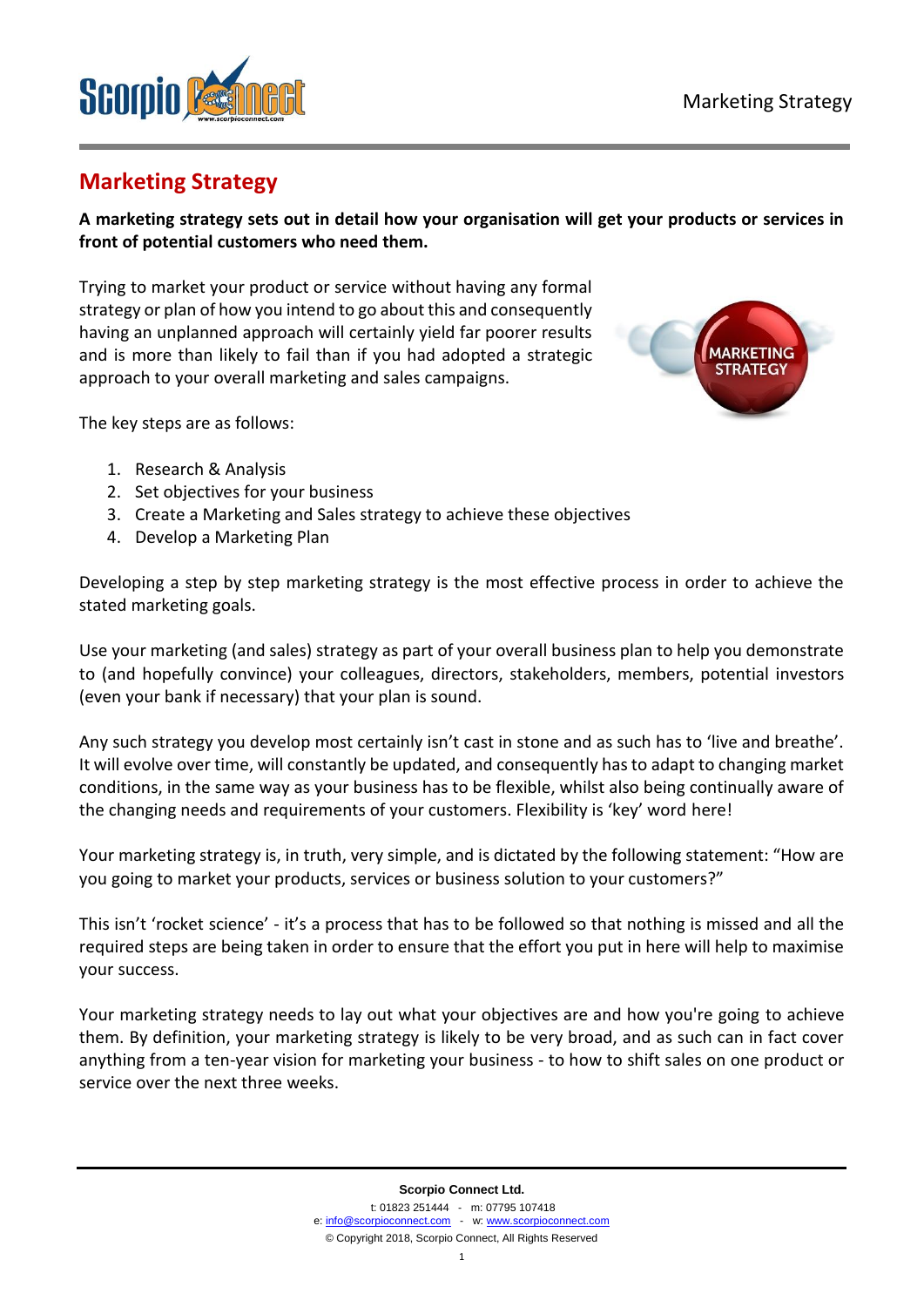

## **What should a marketing strategy achieve?**

Your strategy will depend on where you want your business to go. As such it has to form a part of your overall business aims and ambitions.

The following are examples of what your overall business aim might be, and marketing strategies that you could use to achieve it:

- Increase sales
- Bring in new customers
- Retain existing profitable customers
- Get existing customers to buy more, perhaps by:
	- o Offering exclusive offers
	- o Leveraging 'add on' products or services
	- o Introducing loyalty offerings
- Leverage existing customers to help identify other new customers
- Make customers feel more valued
- Introduce a new product or service
- Increase market share either geographically or into a different business sector
- Better establish your brand
- Improve customer loyalty
- Launch an advertising campaign
- Launch a PR campaign
- Launch a social media campaign
- Launch a new website
- Increase online activity
- Make it easier for customers to find you
- Make it easier for customers to buy from you
- Make the whole sales process simple for customers
- Encourage word of mouth
- Increase market share
- Ensure the business stays fresh, new, exciting and enticing

Whatever your marketing strategy covers, commit it to writing and share it with your colleagues to gather feedback and to get 'buy-in'.

Make everything simple to understand. Above all your strategy must realistic and achievable with agreed objectives and have a clear path of action.

• It will become part of your longer and more detailed Business Plan - which is the document that deals with a more overarching and long-term view of your business (and so makes up a section of your Business Plan).

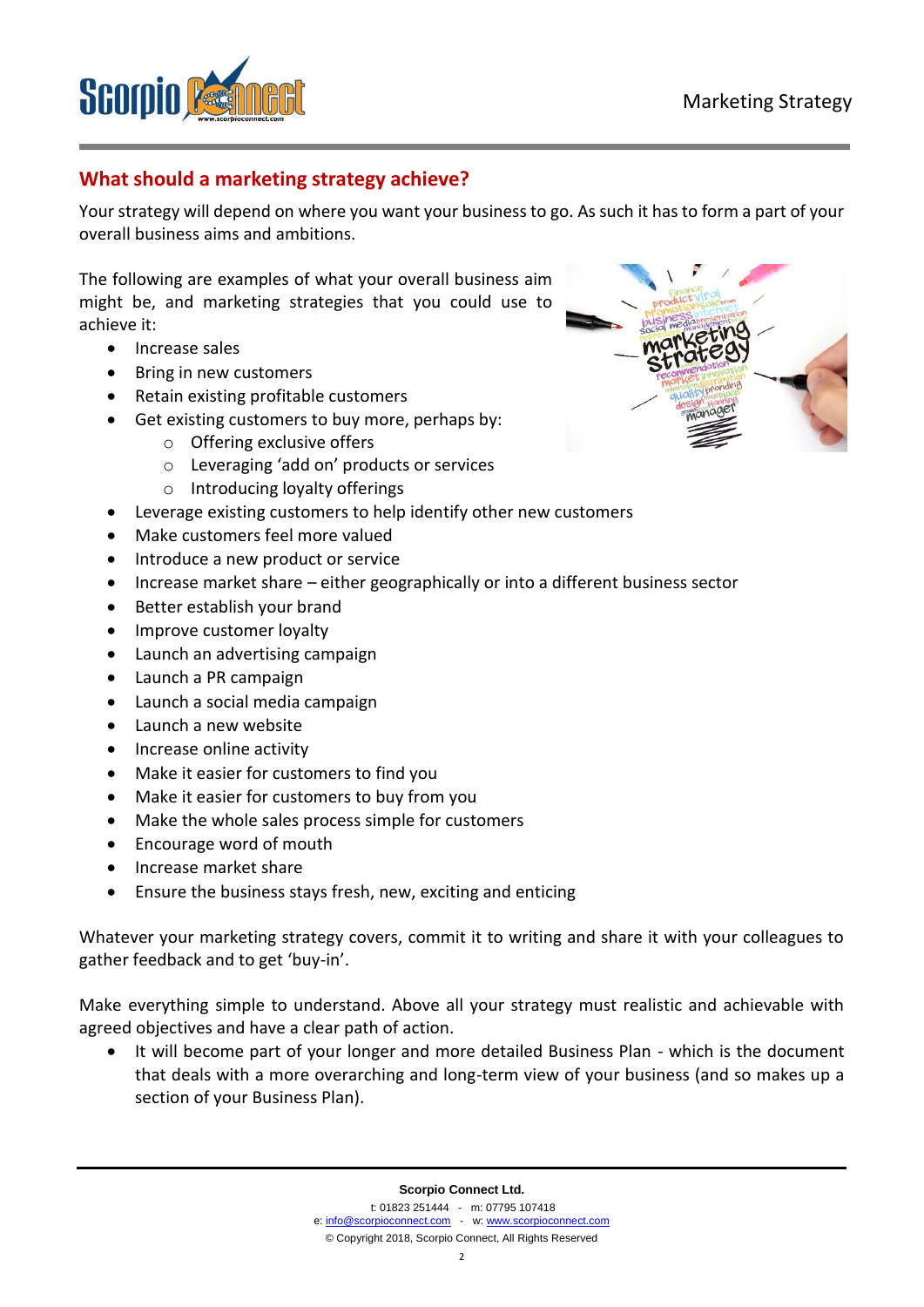

Be ready to adapt your marketing strategy as and when necessary - there are an infinite number of factors that could require a change. As already mentioned, it's your ability to be flexible that will keep you ahead of the competition.

## **Market Research and Analysis**

#### **SWOT analysis**

Any Commercial Business Strategy must ensure that the initial research and market audit and analysis runs alongside the basic elements of new product development in order to conduct the research required and begin to understand the market(s) that you will want to sell your products / services / solutions into.

This means conducting a SWOT analysis for each new 'Product / Service' area that you are looking to develop in order to better understand the status of your position as it currently stands – and provide an indication of your Strengths, Weaknesses, Opportunities and Threats, which in turn will help to determine whether there is a realistic business opportunity here for each particular product or service. The importance of a SWOT analysis is that it will allow you to look at all areas of your organisation that might either impede or help the ultimate success of your business.

From this, you will then be in a better position to see where improvements need to be made or change needs to happen across any area of your organisation.

There could be any aspect of your operation that needs to be understood more clearly and what possibly needs to change, which you could then capitalise on in order to gain a more appropriate foothold in the market, and over time gradually increase your market share.

The following chart depicts a sample SWOT analysis – which will undoubtedly change in the detailed business plan as your commercial business direction becomes more formalised.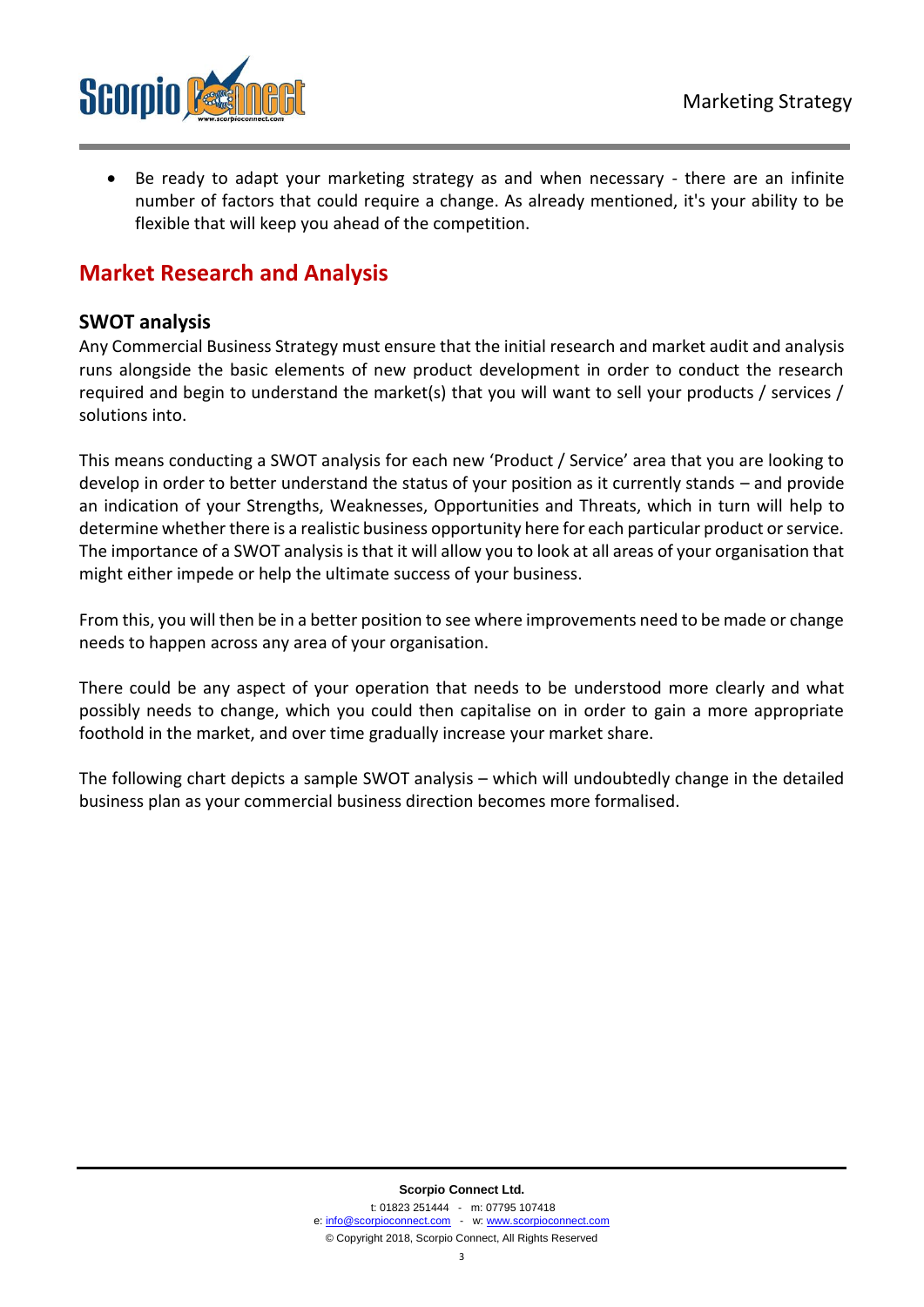



| <b>SWOT Analysis</b>                                                                                                                                                                                                                                                                                           |                                                                                                                                                                                                                                              |
|----------------------------------------------------------------------------------------------------------------------------------------------------------------------------------------------------------------------------------------------------------------------------------------------------------------|----------------------------------------------------------------------------------------------------------------------------------------------------------------------------------------------------------------------------------------------|
| <b>Strength's</b><br>• The Organisation's Position<br>• Leadership Team<br>• Commitment & Dedication<br>• Services / Solutions<br>• Support<br>$\cdot$ USPs                                                                                                                                                    | <b>Weaknesses</b><br>• Communication / Marketing / PR<br>· Duplication of services / resources / skills<br>• Deployment of Resources<br>• Right Skills, Right Place<br>· Programme Delivery<br>• Positioning<br>• Recognition in Marketplace |
| <b>Opportunities</b><br>• New commercial opportunities<br>• Multiple revenue streams<br>Develop closer ties with 3 <sup>rd</sup> Parties<br>٠<br>• Closer co-operation and collaboration<br>internally & externally<br>• Digital strategy / Self-Service<br>• Communication Methodologies<br>Social Media<br>٠ | <b>Threats</b><br>• Competition<br>• Apathy<br>· Indifference<br>• Waste<br>• Pricing<br>• Cost of Sales<br>• Lack of Support                                                                                                                |

### **Sizing and Evaluation**

As with any commercial ambition, there needs to be a full assessment of the likely market potential for any of your products and services in order to fundamentally establish the size and scope of the various market sectors that you wish to approach.

This is to establish who your prospective customers could be, what they might need (and in particular what they can't find anywhere else). More importantly… do they have a budget and will they spend it to acquire a product or service from you?

And key to this is establishing whether there are indeed realistic sales opportunities for your potential products and services before you extend time, effort and money is developing something for which there is no market for.

Much of this is about identifying and assessing likely customers for your products and services:

- Clarifying what their particular needs and requirements actually are not so much what they would like, but what they actually need and cannot find elsewhere.
	- o What are their overall business needs and business requirements?
	- o What reason would they have to buy something from you?
		- o Is this to do with features, benefits, added value, service, price, availability or something else?
	- o Who's involved in the overall evaluation / decision / buying process?
		- $\circ$  Who are the users, the influencers, the decision makers, the financial buyers?
		- o Have you met and assessed everyone on this list?
	- o What is their overall decision process?

**Scorpio Connect Ltd.**

© Copyright 2018, Scorpio Connect, All Rights Reserved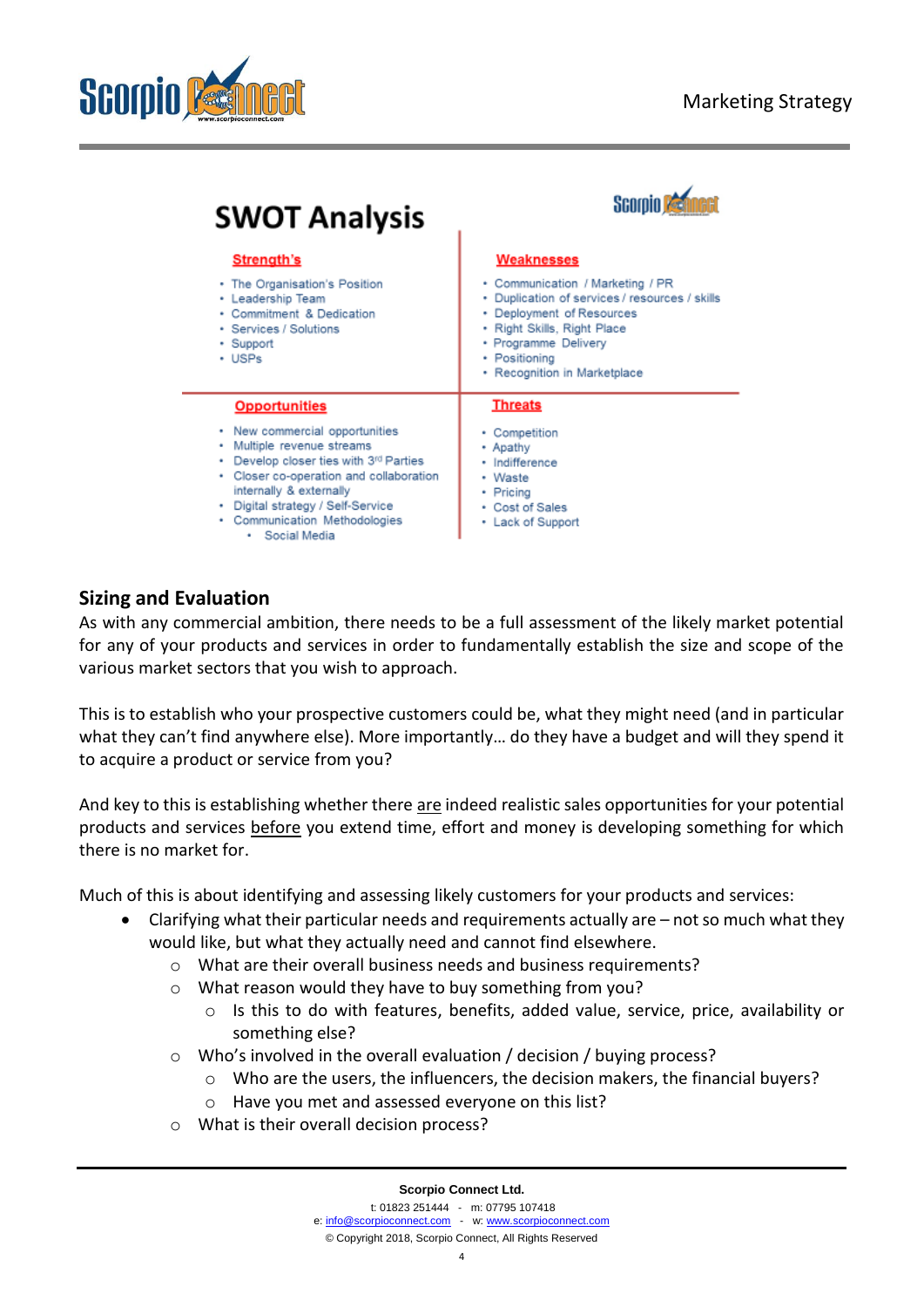

- $\circ$  What's their decision criteria? What must be fulfilled in order for them to make a decision?
- o What are their timescales?
- o Who else are they talking to?
- What do they want, that others cannot provide but you can (or could) and which will also help you to formulate your USP's?

In conjunction with who your prospective customers might be, a detailed competitor analysis will need to be undertaken in order to establish who is already present in this market space with similar products and services – so that you can begin the process of understanding what you would need to develop in order to be competitive, which in turn will help to establish your own marketing messages, your key differentiators and USP's and other elements such as pricing etc.

Also it's about having that range and diversity of products and services and how you can offer a prospective customer something suitable that will not only meet their particular needs but also fit their budget.

This way your efforts will remain focused and prioritised.

### **How to develop a marketing strategy, step-by-step?**

**Research -** You need to carry out detailed analyses of these three areas:

- **Market Analysis:** assess the market sector you are looking to approach, the overall size of your market, how quickly it's changing and/or growing, who and where your potential customers are - their requirements, their budget and their likely timescales.
- **Competitor Analysis:** monitor and assess both the direct and indirect competition and how they compare with you on every aspect of sales and marketing (their customers, their brand, price, convenience of location, sales channels, and so on), and then their products or services – what they have, what it does, functionality, features, benefits, USP's etc.
- **Company Analysis:** what are your overall business objectives, how you are going to achieve them? What are your strengths and weaknesses and those of your products and services? Also, your resources. Do you have the right people, with the right skills to undertake everything that you require in order to successfully market and sell your products / services? In effect, a detailed SWOT analysis.

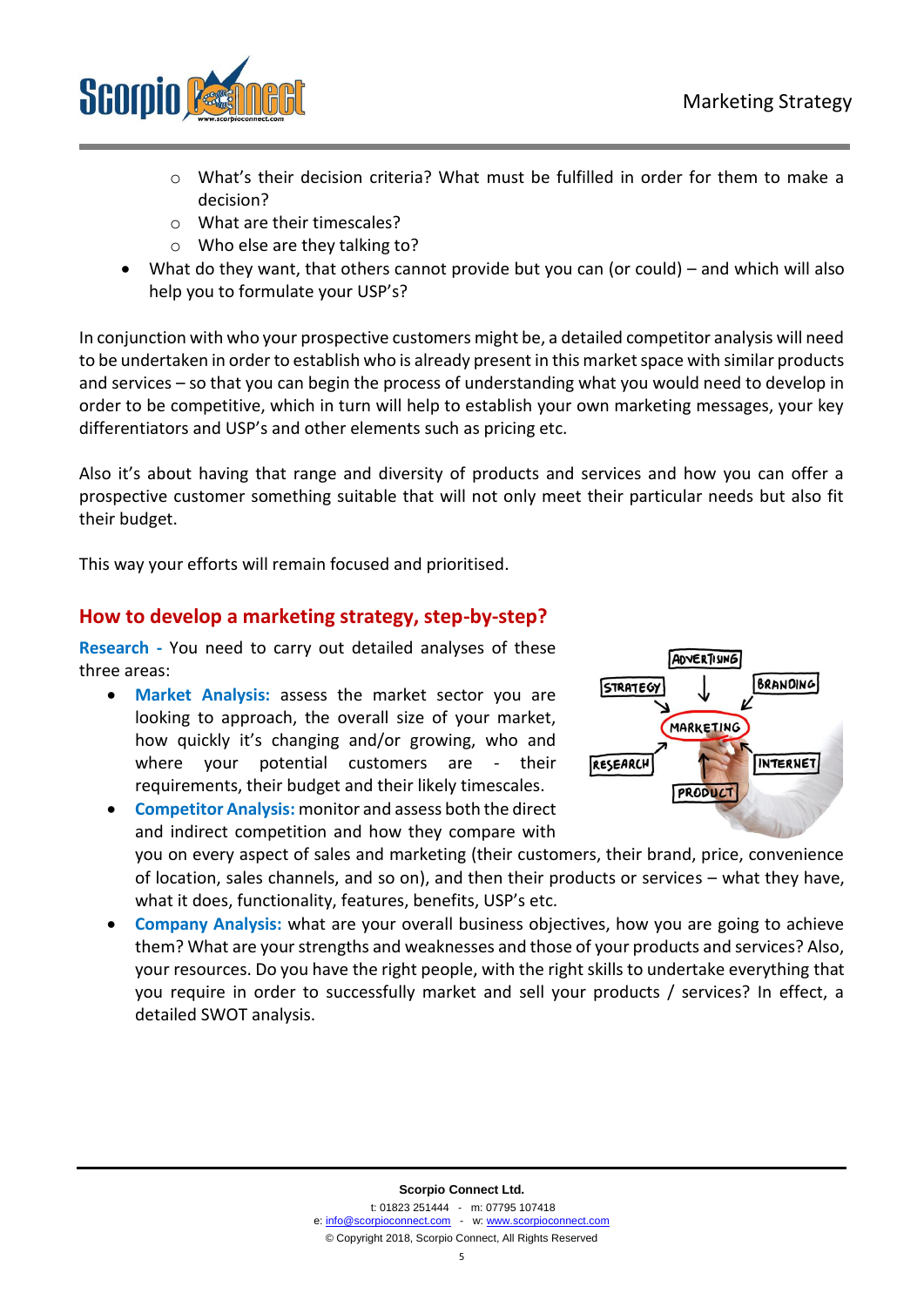

**Customers** - Next you need to identify your target customers, using the information you've gathered from your research so far and, if needed, more detailed customer research. Then you have to:

- **Segment them:** split your existing and target customers into groups, according to what they need from your business - which will of course differ. Some will want different products or services, some will want modifications, some will focus on key features, some will focus on key benefits, some will focus on risk, some will focus on cost, some will focus on cost-effectiveness, some will focus on quality, some will focus on great customer service, and so on. Each of these need to be addressed in a different way and you will need to identify what this is for every sector and customer you approach.
- **Positioning:** how do you compare to your competitors for each of your customer segments? How will customers be able to differentiate between you and the competition? Will this be on functionality, on features and benefits, on the best customer service, are you the third most popular, and so on?

**Product** - Now you need to examine your product or service with the aim of establishing how you're going to market it and outdo competitors, according to its:

- **USPs:** what it can offer that no other product or service or business can.
- **Benefits to the customer:** From your USPs, draw out what benefits your product or service offers to the customer. These may well vary between your various customer segments. You need to look very closely at what the customer actually sees. You may well have an opinion about the benefits that your product or service offers, but your customers may well see this from a completely different perspective. How do you find out? Well, you ask them.

Ask both prospects and (actual) customers exactly what they think and how they feel. You might be surprised at the answers you get back. You should be conducting regular customer surveys anyway as part of your ongoing customer service and support programme, particularly if you're looking to leverage additional sales from your customer base.

The way you define the benefits of your products and services, and how these are perceived by your target audience will help to shape your overall marketing message.

**Communication** - How you are now going to communicate your marketing messages to your target audience - (remembering that this may well vary between your various customer segments)? How are you going to entice prospective customers to choose your company, rather than the competition? How are you going to convince them that the benefits they will receive from using your products or services will be greater than anywhere else?

- **Marketing mix:** by utilising a combination of all the marketing tools at your disposal and using these to communicate the features, functionality, benefits and advantages of your solution to your customers. These tools can include direct marketing, indirect marketing, advertising, PR, cold calling, website, social media, networking, word of mouth, distribution channels, pricing, promotion opportunities and so on.
- **The Seven 'P's** And to make sure you don't miss anything, it's important to utilise the Seven 'P's approach: Product, Prices, Promotion, Place, Packaging, Positioning, People (see below)